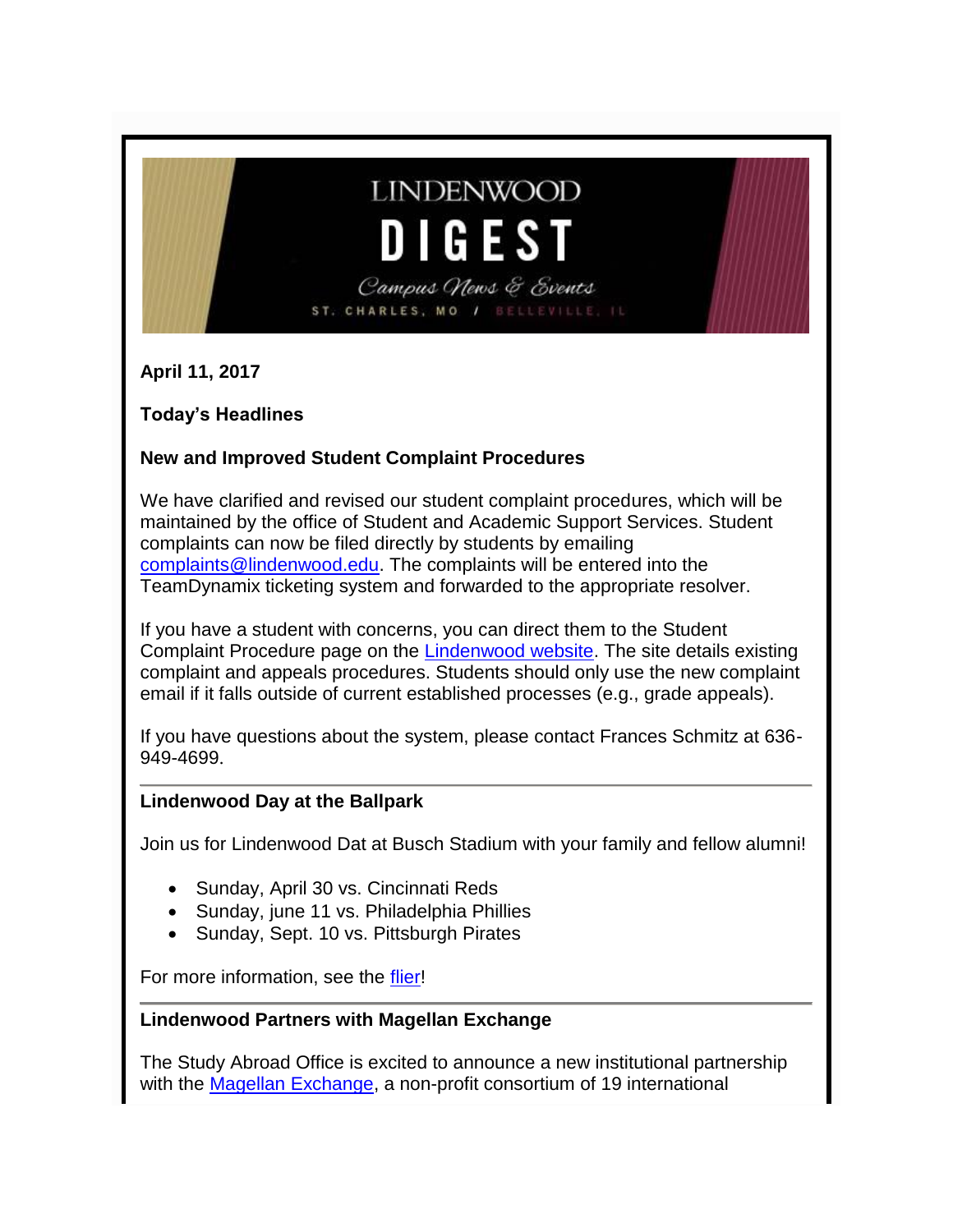universities that provides an opportunity for Lindenwood students to study abroad for a summer, semester, or entire year, while paying the same tuition as they normally pay to Lindenwood.

[Participating institutions](http://www.magellanexchange.org/Institutions/Membership.aspx) offer our students the opportunity to study in many countries, including Austria, Belgium, the Netherlands, Finland, France, Germany, and more. For more information on the types of classes offered and their applicability to your degree/students, please contact Prof. Kyle Coble [kcoble@lindenwood.edu](mailto:kcoble@lindenwood.edu) (Harmon Hall 167- Ext. 2574).

#### **Student Research Conference Wednesday, April 19**

The fifth-annual Student Research Conference will be held Wednesday, April 19, from noon-6:30 p.m. in Spellmann Center. 72 students will be involved in giving papers, poster presentations, videos, and poetry/fiction readings in topics ranging across the University. All are invited to attend. Attendance is free, and refreshments will be served beginning at 3:00. Please check out the conference program at [http://www.lindenwood.edu/academics/beyond-the](http://www.lindenwood.edu/academics/beyond-the-classroom/student-research/)[classroom/student-research/.](http://www.lindenwood.edu/academics/beyond-the-classroom/student-research/)

For any questions, please contact [SRC@lindenwood.edu.](mailto:SRC@lindenwood.edu)

#### **Assessment Tip of the Week: HLC 4B (Assessment of Student Learning) Most Commonly Cited Core**

When the HLC peer review team visits Lindenwood in November, team members will evaluate each criterion for accreditation and each criterion's core components and make a judgment for each of "met", "met with concerns", or "not met." In a review of team reports from 2015-16, HLC found that the most commonly cited core component was 4B. 4B is all about the **assessment of student learning** and reads as follows: [Read more](http://felix.lindenwood.edu/newsletter/2017_04/assessment_04_11.pdf)

#### **Ban The Box Symposium April 28**

*Ban the Box* is a symposium held from 7:30 a.m. to 2:30 p.m. on Friday, April 28 in Dunseth Auditorium (*Harmon Hall*). This free event is sponsored by the Hammond Institute for Free Enterprise, hosted and moderated by Patrick D. Walker, JD, MBA -- Associate Professor, Nonprofit Administration & Business Law, Department of Nonprofit Administration, Robert W. Plaster School of Business & Entrepreneurship.

The one-day session will address initiatives and related opportunities for policy research and guidance of particular interest to community leaders, business practitioners, human resources professionals and academicians seeking to better understand *'ban the box'* legislation in Missouri (*which mandates removing questions about criminal history from job applications for state*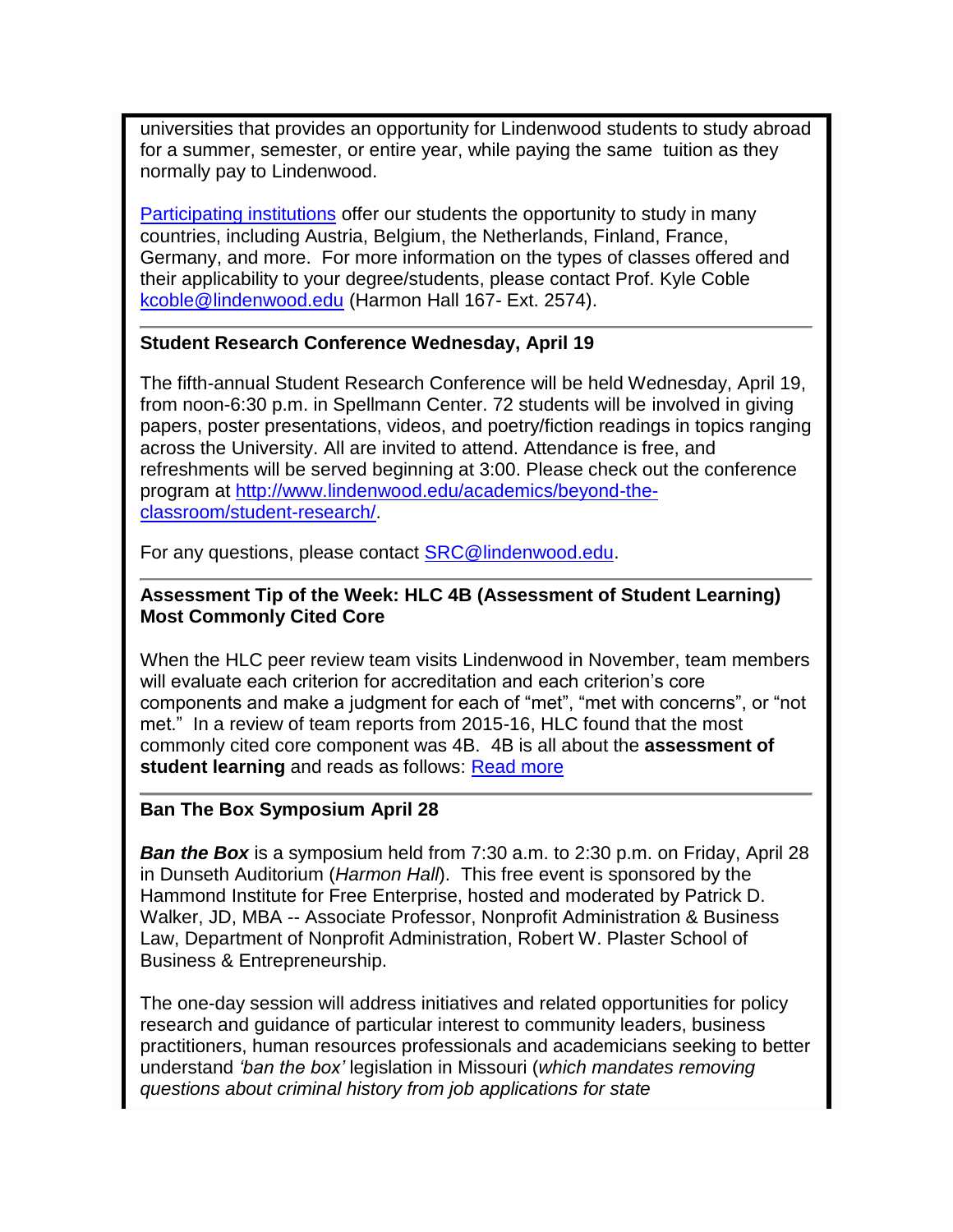*positions*). **RSVPs are required.** Please visit the [Hammond Institute events](http://www.lindenwood.edu/academics/centers-institutes/the-hammond-institute/events-2/)  [page](http://www.lindenwood.edu/academics/centers-institutes/the-hammond-institute/events-2/) for more information.

#### **HLC Fact of the Week: "HLC's Rubric for Evaluating Criteria for Accreditation"**

(April 7, 2017)

As noted in previous "HLC Facts", there are five HLC [Criteria for Accreditation](https://www.hlcommission.org/Criteria-Eligibility-and-Candidacy/criteria-and-core-components.html) and each of those criteria includes several [Core Components.](https://www.hlcommission.org/Criteria-Eligibility-and-Candidacy/criteria-and-core-components.html) The Assurance Argument we write and the evidence we provide are intended to show how we meet each criterion and each core component. When HLC's peer review team visits Lindenwood next November, the team will evaluate the criteria and core components and, in each case, make one of three [judgments:](https://www.hlcommission.org/Criteria-Eligibility-and-Candidacy/criteria-and-core-components.html) [Read more](http://felix.lindenwood.edu/newsletter/2017_04/fact_04_07.pdf)

**HLC Fact of the Week: "Most Cited Core Components"** (April 11, 2017)

[Last week's "HLC Fact"](http://www.lindenwood.edu/files/resources/hlc-fact-of-the-week-april-7-2017.pdf) noted that [each HLC Core Component](https://www.hlcommission.org/Criteria-Eligibility-and-Candidacy/criteria-and-core-components.html) is judged by the peer review team to be "met", "met with concerns", or "not met." In a review of 2015-16 team reports\*, these were the seven most cited core components (they were either "met with concerns" or "not met"): [Read more](http://felix.lindenwood.edu/newsletter/2017_04/fact_04_11.pdf)

#### **Faculty Informational Sessions: You are invited!**

Informational sessions have been scheduled for faculty on both the St. Charles campus and the Belleville campus. For the St. Charles faculty, the session will be held on **Tuesday, April 18, 2017 at 3 p.m. in the Hyland Arena VIP Room**. For the Belleville faculty, the session will be held on **Friday, April 21, 2017 at 10 a.m. in M207**. Topics to be covered include: [Read more](http://felix.lindenwood.edu/newsletter/2017_04/faculty_information_sessions.pdf)

#### **Busy Week on the Lou Brock Sports Complex Diamonds**

The Lindenwood baseball and softball teams are both red hot, and will look to continue their winning streaks this week at the Lou Brock Sports Complex.

The baseball team has a three-game series against Washburn, starting on Thursday evening at 6 p.m. The two squads will also play Friday at 6 p.m. and Saturday at noon. The Lions have won six straight MIAA games, and have moved up to third in the MIAA standings. Washburn enters play this week four games behind the Lions in the standings.

The softball program has won five straight contests, and it has eight games this week. Six games will be at the Lou Brock Sports Complex starting with a 4 p.m. doubleheader on Tuesday against McKendree. The Lady Lions are also on the road Wednesday at Lincoln, before coming home for MIAA doubleheaders on Friday at 2 p.m. against Pittsburg State, and on Saturday at noon against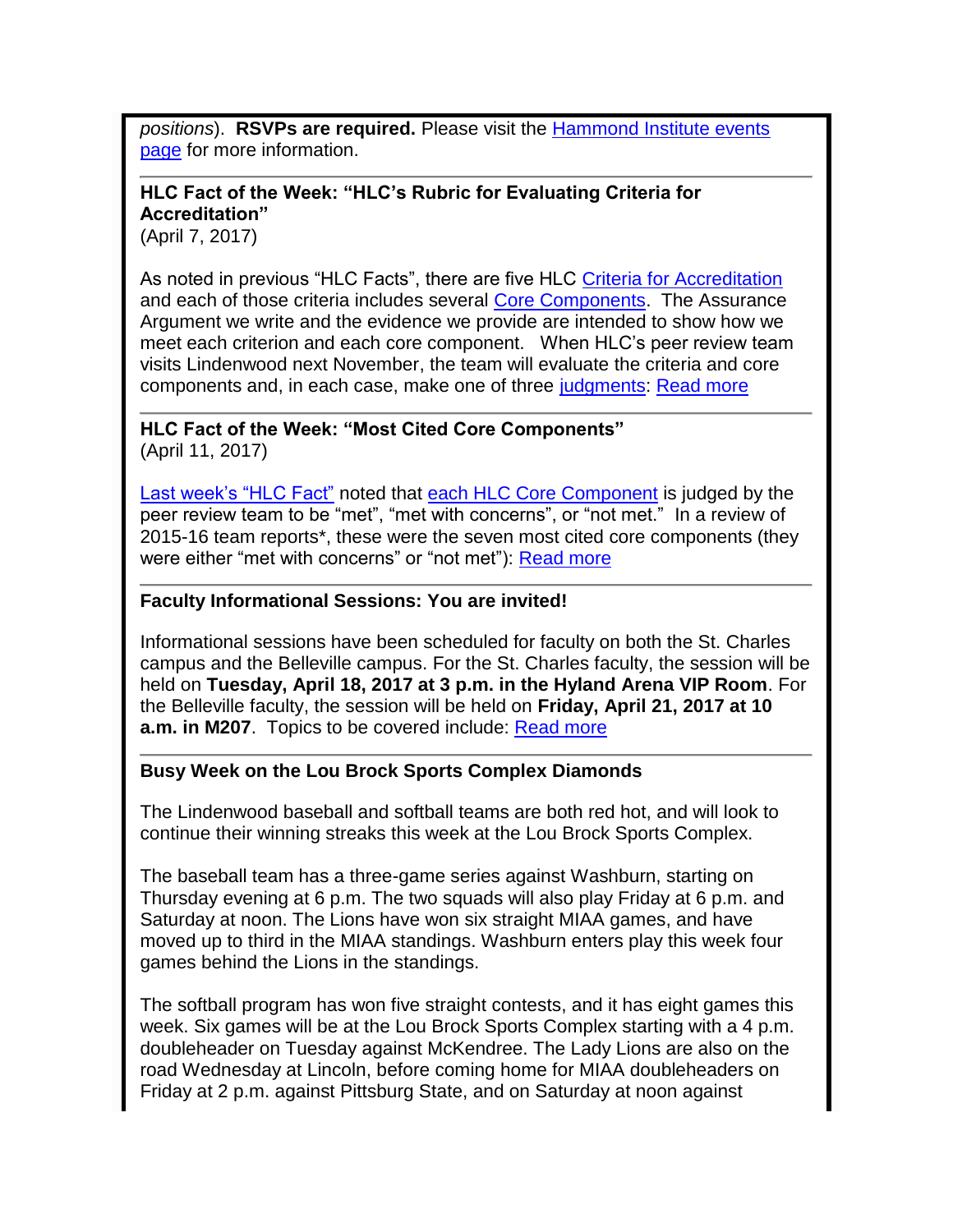Missouri Southern. Pittsburg State is currently second in the MIAA, while Missouri Southern is in fifth-place.

#### **Belleville's Inaugural Freshmen Hike a Success**



On April 9, Belleville's Student Life and Leadership hosted the inaugural Freshman Hike and Barbeque, giving freshmen students time to connect with each other and their faculty, while enjoying the wonderful natural settings in the St. Louis region. Thirty students and employees participated in the 7.5-mile hike from Greensfelder Park to Rockwood Reservation.

#### **Excused Absences**

Please excuse the following students from classes on Wednesday, April 12, from 7:30 a.m. until about 5 p.m. They will be attending a required **Physical Geology field trip**. Students have been informed that they are responsible for missed work in accordance with your policies. Contact the instructor, Dr. Robin Rodriguez [\(rrodriguez@lindenwood.edu\)](mailto:rrodriguez@lindenwood.edu), if you have any questions.

Cordero, Fernando Tusing, Steven

Please excuse the **following students** from classes on Thursday, April 13, from 7:30 a.m. until about 5 p.m. They will be attending a required **Physical Geology field trip**. Students have been informed that they are responsible for missed work in accordance with your policies. Contact the instructor, Dr. Robin Rodriguez [\(rrodriguez@lindenwood.edu\)](mailto:rrodriguez@lindenwood.edu), if you have any questions.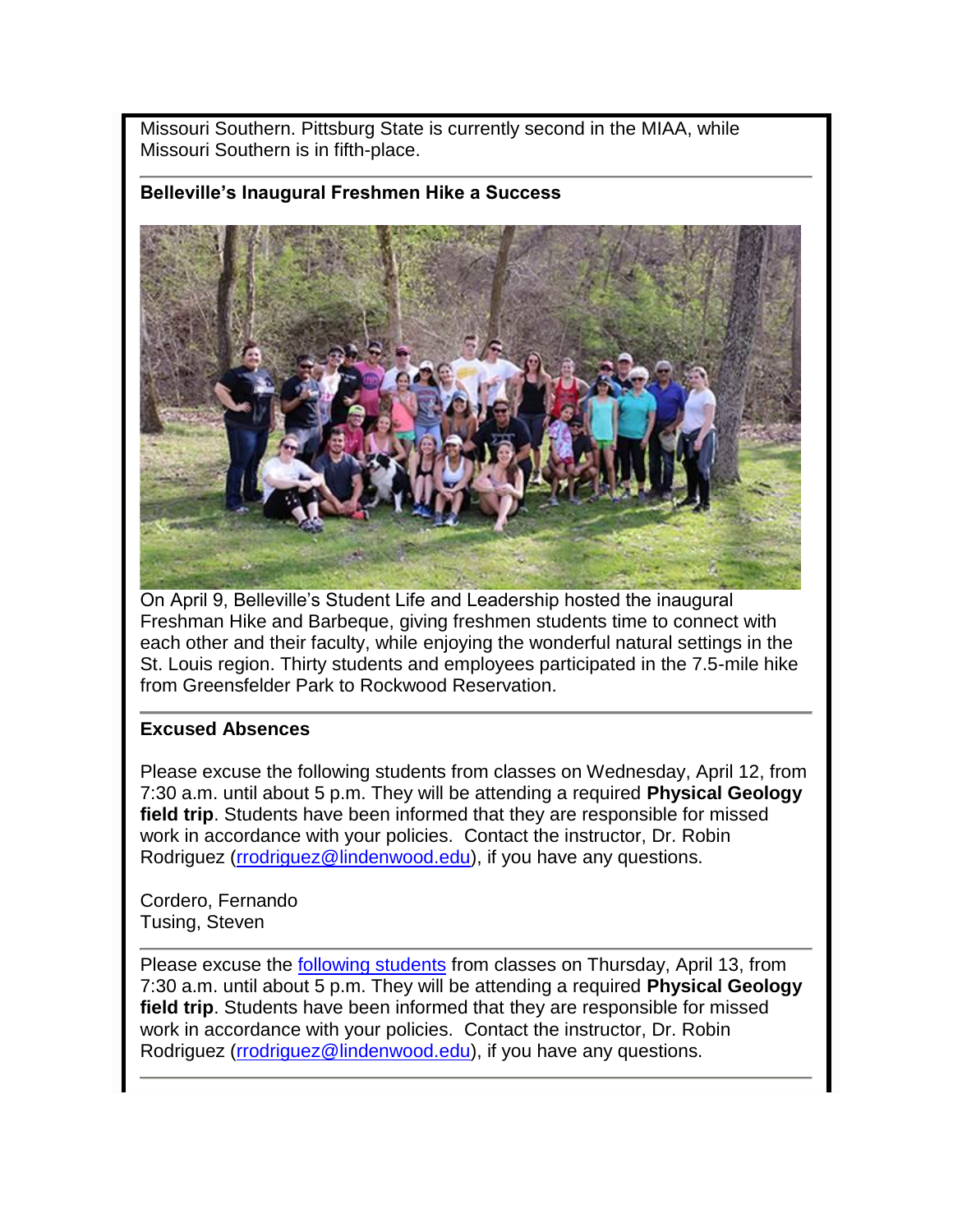Please excuse [these students](http://felix.lindenwood.edu/newsletter/2017_04/fashion_excused_absence.pdf) for the **Annual Spring Fashion Show Exhibition Opening** on Thursday, April 13, 2017 from 4 - 6 p.m.

Thank you!

Chajuana V. Trawick, PhD Program Chair, Fashion Design [ctrawick@lindenwood.edu](mailto:ctrawick@lindenwood.edu)

The [following students](http://felix.lindenwood.edu/newsletter/2017_04/student_research_absences.pdf) are participating in the fifth-annual **Student Research Conference** on campus at Spellmann Center between noon-6:30 p.m. on Wednesday, April 19, and have an excused absence for their classes during that time

Elizabeth Fleitz Associate Professor, English [efleitz@lindenwood.edu](mailto:efleitz@lindenwood.edu)

Please excuse the following students from classes on Thursday, April 20 and Friday, April 21 for their attendance and presentations at the **Midwestern Psychological Association Conference** in Chicago:

| David De la Cruz | Andria Vallero            | Jessica Zwicky |
|------------------|---------------------------|----------------|
| Scott Robinson   | <b>Claire Van Vranken</b> |                |

Should any questions arise, please contact Dr. Sara Bagley at [sbagley@lindenwood.edu.](mailto:sbagley@lindenwood.edu)

**Employees Will Submit Requests for Sick Time Through Workday!**

**Effective April 1, 2017 all faculty and staff will request sick time through Workday**. Sick time must be submitted *by the employee* prior to the time being taken.

The process for documenting the absence is the same as requesting a vacation day. Employees will note if the sick time is *regular* or *bereavement*. Both sick and vacation requests will go to the supervisor to approve.

For more information about the Sick Days administrative policy and procedure, please refer to the Employee Guidebook.

#### **Easter Dining Hall Hours**

Please see the [flier](http://felix.lindenwood.edu/newsletter/2017_04/easterdininghall.pdf) for Easter dining hall hours.

#### **Evans Commons Rec Center and Third Floor Track Closure**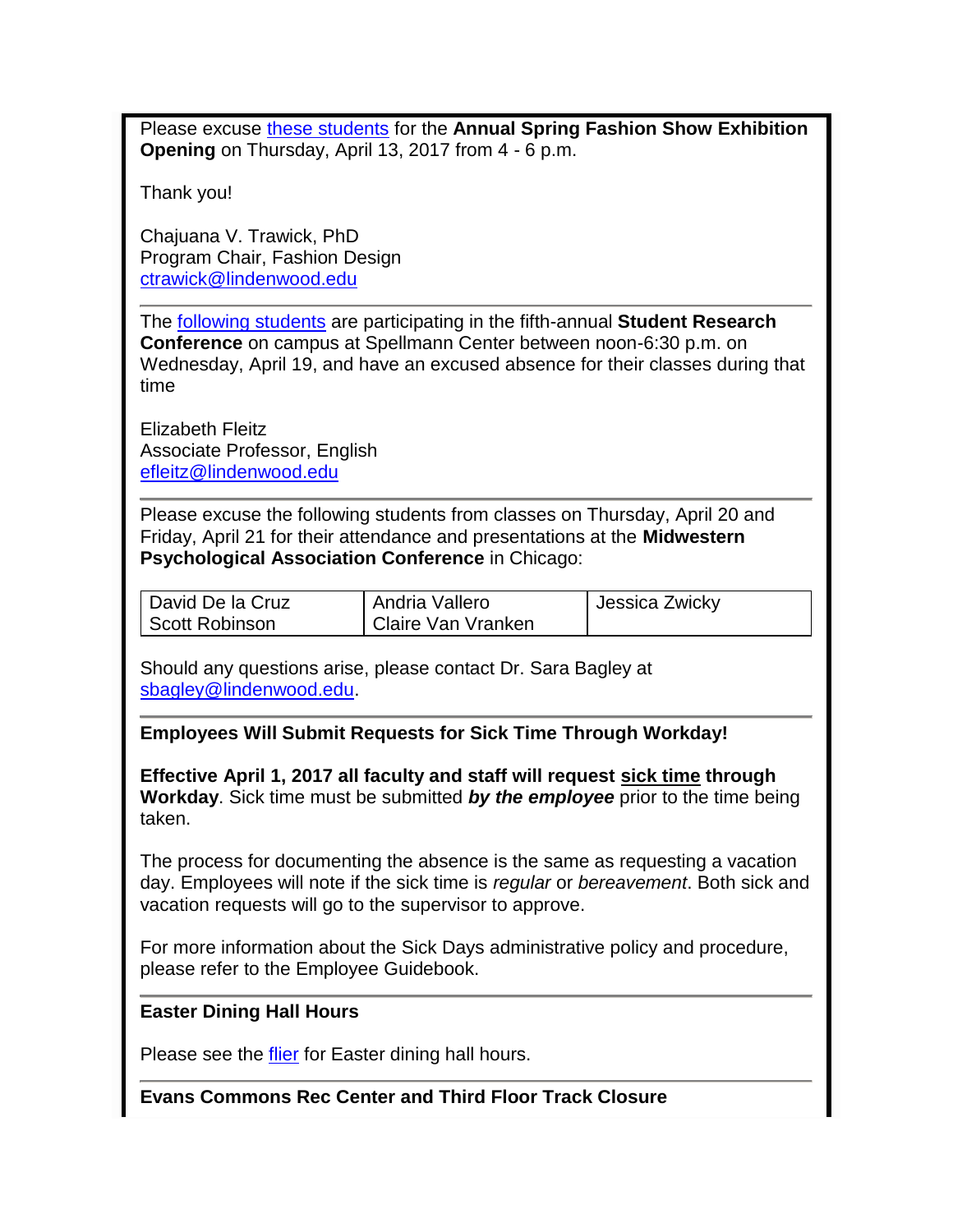The Evans Commons Rec Center and Third Floor Track will be closed Friday, April 14 – Sunday, April 16 in observance of the Easter Holiday. Normal hours will resume Monday, April 17. If you have any questions please contact Ron Heator at [rheator@lindenwood.edu.](mailto:rheator@lindenwood.edu)

#### **Barnes & Noble Bookstore Easter Weekend Hours**

Friday, April  $14 - 9$  a.m. $-3$  p.m.

Saturday, April 15 - CLOSED

# **BUTLER LIBRARY**

WILL BE CLOSED **FOR EASTER WEEKEND: FRIDAY APRIL 14-SUNDAY APRIL 16** 

**Staff Volunteers Needed for May 5 & 6 Commencement (Exempt Staff Only)** It's that time of year again, Academic Services is seeking exempt staff members to volunteer to assist with May Commencement duties. It is an opportunity to earn a \$100 stipend and cheer on our graduates on this special occasion! Forty positions are needed for each ceremony, Friday, May 5 and Saturday, May 6. The ceremony begins at 7 p.m. on both nights, this is a change from our Saturday morning ceremony. This does not include staff that already have assigned duties each year such as the Academic Services, Maintenance, Housekeeping, or PR. Please email Christine Hannar at [CHannar@lindenwood.edu](mailto:CHannar@lindenwood.edu) by *April 15, 2017*, if you would like to volunteer. Please indicate which day and your first two job choices. You will need to arrive at the Family Arena between 5 p.m. and 5:30 p.m. Dress is business casual or wear Lindenwood polo's.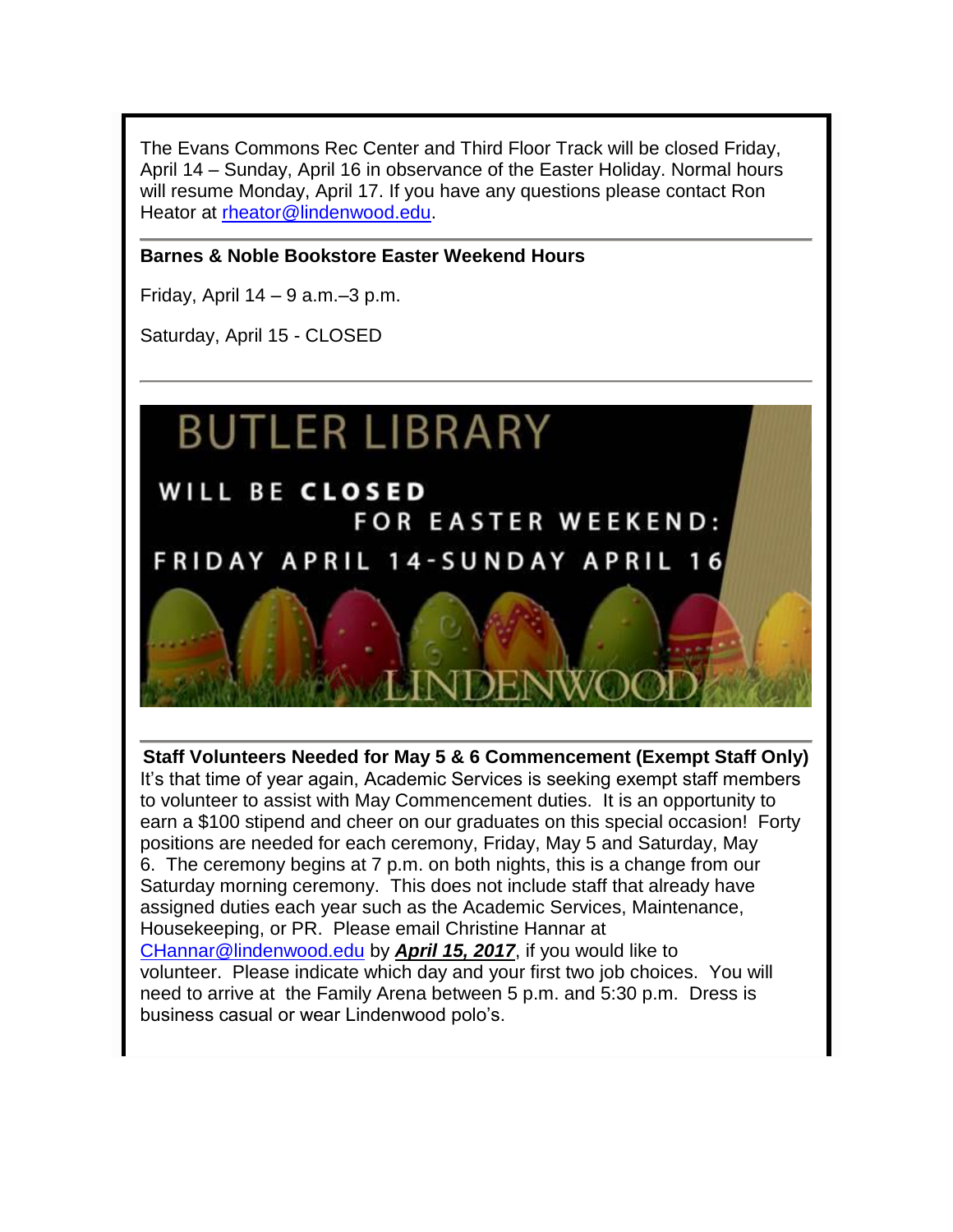- 10 positions for student check-in table greeting students, giving them their name card and possible honors cords, directing them to the student line-up area
- 15 positions for student line-up area greeting students, reviewing name card with line-up information and directing the students to their specific area, assisting graduate students with hoods
- Four positions for faculty line-up assisting faculty with lineup
- Six positions for programs greet guests and hand out programs
- Five positions for VIP parking

#### **Ongoing Need for Volunteer Reviewers of our HLC Assurance Argument**

Our need for HLC Assurance Argument reviewers continues. If you would like to get involved in this effort, please e-mail Marianne Peacock in the Office of Institutional Effectiveness at [MPeacock@lindenwood.edu](mailto:MPeacock@lindenwood.edu)

### **Recent Editions**

- [April 7, 2017](http://felix.lindenwood.edu/newsletter/digest/2017_04/2017_04_07.pdf)
- [April 4, 2017](http://felix.lindenwood.edu/newsletter/digest/2017_04/2017_04_04.pdf)
- [March 31, 2017](http://felix.lindenwood.edu/newsletter/digest/2017_03/2017_03_31.pdf)
- [March 28, 2017](http://felix.lindenwood.edu/newsletter/digest/2017_03/2017_03_28.pdf)
- [March 24, 2017](http://felix.lindenwood.edu/newsletter/digest/2017_03/2017_03_24.pdf)
- [March 21, 2017](http://felix.lindenwood.edu/newsletter/digest/2017_03/2017_03_21.pdf)

#### **Events and Deadlines**

- **Spring 2017:** [Academic Technology Services Workshops](http://felix.lindenwood.edu/newsletter/2017_01/spring2017workshops.pdf)
- **April 11:** [Pizza with Public Safety](http://felix.lindenwood.edu/newsletter/2017_03/pizza_public_safety.pdf)
- **April 11:** Love and Unity Town Hall Meeting, 5:30-7 p.m., A-B Leadership Room
- **April 12:** [Tuning Out Stigma, An Artist's Endeavor](http://www.lindenwood.edu/belleville/about/news/details/lindenwood-university-belleville-to-host-mental-health-awareness-event/)
- **April 13:** [Clay Target Classic](http://felix.lindenwood.edu/newsletter/2017_03/clay_target_classic.pdf)
- **April 18:** Faculty Informational Session Hyland VIP Room, 3 p.m. Contact David Wilson at [DWilson@lindenwood.edu](mailto:DWilson@lindenwood.edu) or x4737
- **April 19:** [Mock Interviews at Wentzville](http://felix.lindenwood.edu/newsletter/2017_02/wentzville_interviews.pdf)